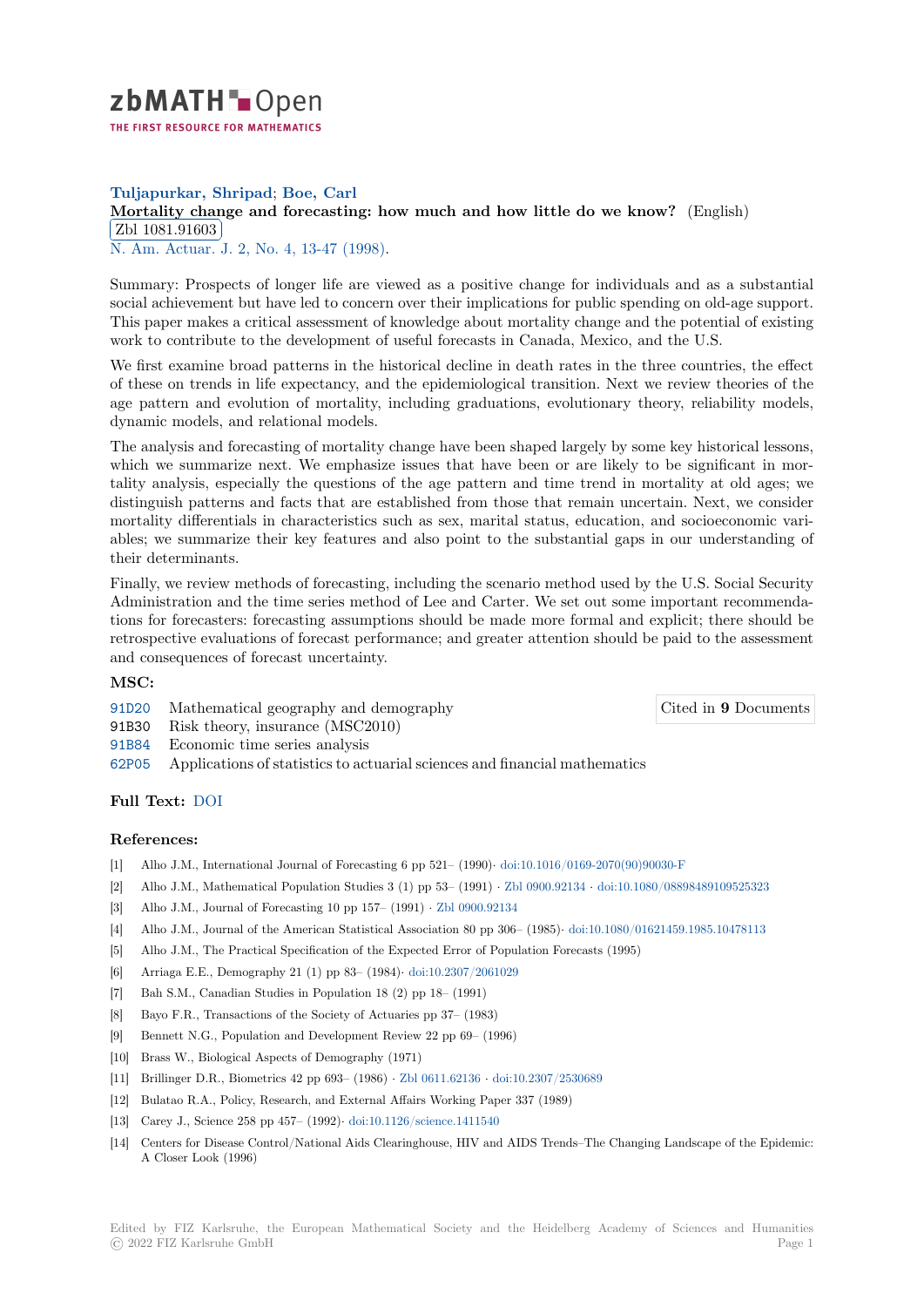- [15] Coale A., Population Index 55 pp 613– (1989)*·* doi:10.2307/3644567
- [16] Coale A.J., Population Studies 40 pp 389– (1986)*·* doi:10.1080/0032472031000142316
- [17] Coale A.J., Asian and Pacific Population Forum 4 (1) pp 1– (1990)
- [18] Condran G.A., Population Bulletin of the United Nations 30 pp 23– (1991)
- [19] Consejo Nacional de Población, Proyecciones d[e la población de Méx](https://dx.doi.org/10.2307/3644567)ico y de las entidades federativas 1990–2030 (1996)
- [20] Corder E., Archives of Neurology 53 (5) pp 418– (1996)*·* [doi:10.1001/archneur.1996.0](https://dx.doi.org/10.1080/0032472031000142316)0550050048022
- [21] Crimmins E.M., Demography 31 (1) pp 159– (1994)*·* doi:10.2307/2061913
- [22] Crystal S., The Gerontological Society of America 30 (4) pp 437– (1990)
- [23] Crystal S., Review of Income and Wealth 3 pp 227– (1990)*·* doi:10.1111/j.1475-4991.1990.tb00302.x
- [24] Curtsinger J., Science 258 pp 461– (1992)*·* doi:10.1126/s[cience.1411541](https://dx.doi.org/10.1001/archneur.1996.00550050048022)
- [25] Das Gupta P., Current Population Reports pp 23– ([1993\)](https://dx.doi.org/10.2307/2061913)
- [26] Demetrius L., Proceedings of the National Academy of Sciences 71 (12) pp 4645– (1974) *·* Zbl 0303.62075 *·* doi:10.1073/pnas.71.12.4645
- [27] Elo I.T., Population Index 58 (2) pp 186– (1992)*·* doi:10.230[7/3644718](https://dx.doi.org/10.1111/j.1475-4991.1990.tb00302.x)
- [28] Elo I.T., Workshop on Racial and Ethnic [Differences in Health in Late](https://dx.doi.org/10.1126/science.1411541) Life in the United States pp 1– (1994)
- [29] Elo I.T., Demography 31 (3) pp 427– (1994)*·* doi:10.2307/2061751
- [30] Elo I.T., Social Science and Medicine 42 (1) pp 47– (1996)*·* [doi:10.1016](https://dx.doi.org/10.2307/3644718)/0277-9536(95)[00062-3](https://zbmath.org/0303.62075)
- [31] Ewbank D., Population Studies 37 pp 105– (1983)
- [32] Ewbank D.C., Presentation, Population Association of America (1996)
- [33] Finch C., Longevity, Senescence, and the Ge[nome \(1991\)](https://dx.doi.org/10.2307/2061751)
- [34] Fogel R.W., American Economic Review 84 (3) pp 369– (19[94\)](https://dx.doi.org/10.1016/0277-9536(95)00062-3)
- [35] Fries J., The Milbank Quarterly 67 pp 208– (1989)*·* doi:10.2307/3350138
- [36] Gavrilov L.A., The Biology of Life Span: A Quantitative Approach (1991)
- [37] Gittelsohn A.M., American Journal of Public Health 72 (2) pp 133– (1982)*·* doi:10.2105/AJPH.72.2.133
- [38] Gobalet J.G., World Mortality Trends Since 1870 (1989)
- [39] Gómez de León J., Empirical EDA Models to Fit a[nd Project Time Serie](https://dx.doi.org/10.2307/3350138)s of Age Specific Mortality Rates (1990)
- [40] Gómez de León J., Estimación de la Población Base para las Proyecciones de Población 1990–2030 (1996)
- [41] Harman D., Proceedings of the National Academy of Science 88 pp 5360– (1991)*·* [doi:10.1073/pnas.88.12](https://dx.doi.org/10.2105/AJPH.72.2.133).5360
- [42] Hastie T., Generalized Additive Models (1990) *·* Zbl 0747.62061
- [43] Heligman L., Journal of the Institute of Actuaries 107 pp 49– (1980)*·* doi:10.1017/S0020268100040257
- [44] Herskind A., Human Genetics 97 pp 319– (1996)*·* doi:10.1007/BF02185763
- [45] Himes C., Demography 31 (4) pp 633– (1994)*·* doi:10.2307/2061796
- [46] Himes C.L., Population Index 48 pp 269– (1994)
- [47] Hodge M., American Journal of Public Health 85 (9) pp 1276– (1995)*·* [doi:10.2105/AJPH.85.9.1276](https://dx.doi.org/10.1017/S0020268100040257)
- [48] Holmer M.R., Report of the 1994–1995 Advisory [Council on Social Security](https://dx.doi.org/10.1007/BF02185763): Reports of the Technical Panel on Assumptions and Methods; Technical Panel on Trends andI[ssues in Retirement S](https://dx.doi.org/10.2307/2061796)avings and Presentations to the Council pp 183– (1995)
- [49] Horiuchi S., Mathematical Population Studies 2 (4) pp 245– (1990) *·* Zbl 0875.92063 *·* doi:10.1080/08898489009525312
- [50] Horiuchi S., Gerontologist 35 (1) pp 359– (1995)
- [51] Horiuchi S., Journals of Gerontology. Series A, Biological Sciences and Medical Sciences 52 (1) pp B67– (1996)
- [52] Hu Y., Demography 27 (2) pp 233– (1990)*·* doi:10.2307/2061451
- [53] Jenkins W.A., Transactions of the Society of Actuaries pp 369– (194[9\)](https://zbmath.org/0875.92063)
- [54] Johansen R.J., Transactions of the Society of Actuaries pp 211– (1995)
- [55] Joseph K., Canadian Medical Association Journal 155 (8) pp 1047– (1996)
- [56] Kannisto V., Development of Oldest-Old M[ortality, 1950–1990: E](https://dx.doi.org/10.2307/2061451)vidence from 28 Developed Countries (1994)
- [57] Kannisto V., Population and Development Review 20 (4) pp 793– (1994)*·* doi:10.2307/2137662
- [58] Kermack W., Lancet 226 pp 698– (1934)*·* doi:10.1016/S0140-6736(00)92530-3
- [59] Kestenbaum B., Demography 29 (4) pp 565– (1992)*·* doi:10.2307/2061852
- [60] Keyfitz N., Introduction to the Mathematics of Population (1968)
- [61] Keyfitz N., Applied Mathematical Demography (1977) *·* Zbl 1060.91519
- [62] Keyfitz N., Theoretical Population Biolog[y 21 pp 329– \(1982\)](https://dx.doi.org/10.1016/S0140-6736(00)92530-3) *·* Zbl 0487.62089 *·* doi:10.1016/0040-5809(82)90022-3
- [63] Kitagawa E., Journal of the American Statistical Ass[ociation 50 pp 1168–](https://dx.doi.org/10.2307/2061852) (1955)
- [64] Kitagawa E.M., Differential Mortality in the United Sta[tes: A Study of](https://zbmath.org/1060.91519) Socioeconomic Epidemiology (1973)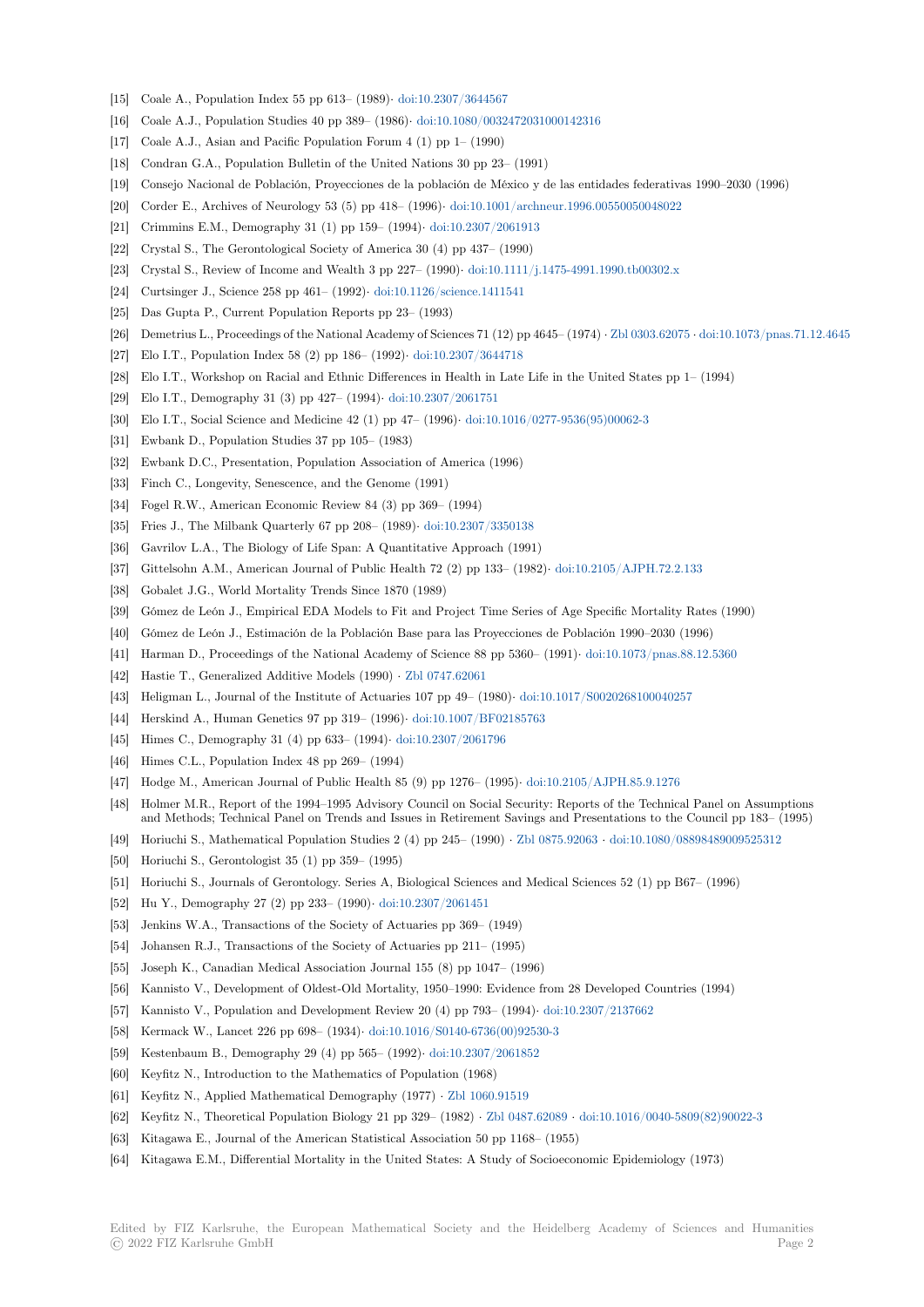- [65] Kunitz S.J., Population and Development Review 13 (3) pp 379– (1987)*·* doi:10.2307/1973132
- [66] Lee R.D., International Journal of Forecasting 8 pp 315– (1992)*·* doi:10.1016/0169-2070(92)90050-J
- [67] Lee R.D., Demography of Aging (1994)
- [68] Lee R.D., Journal of the American Statistical Association 87 pp 659– (1992)
- [69] Lee R.D., Modeling and Forecasting Canadian Mortality: An Application [of the Lee-Carter App](https://dx.doi.org/10.2307/1973132)roach, with Extensions (1993)
- [70] Lee R.D., Assessing Knowledge of Retirement Behavior pp 195– [\(1996\)](https://dx.doi.org/10.1016/0169-2070(92)90050-J)
- [71] Lee R., Demography 34 (1) pp 67– (1997)*·* doi:10.2307/2061660
- [72] Lew E.A., Transactions of the Society of Actuaries pp 257– (1984)
- [73] Lopez A.D., Sex Differentials in Mortality: Trends, Determinants, and Consequences pp 53– (1981)
- [74] Manton D.G., Recent Trends in Mortality Analysis (1984)
- [75] Manton K.G., Forecasting Life Expectancy [and Active Life Exp](https://dx.doi.org/10.2307/2061660)ectancy (1986)
- [76] Manton K.G., The Milbank Quarterly 69 (2) pp 309– (1991)*·* doi:10.2307/3350207
- [77] Manton K., Journal of the American Statistical Association 81 pp 635– (1986)*·* doi:10.1080/01621459.1986.10478316
- [78] Manton K.G., Public Health Reports 96 (6) pp 580– (1980)
- [79] Manton K.G., Demography of Aging pp 217– (1994)
- [80] Manton K.G., Technical Report JG-0321 BS (1995)
- [81] Manton K.G., Studies in the Economics of Aging (1993)
- [82] Manton K.G., Population and Development Review 17 (4) pp 603– (1991)*·* doi:10.2307/1973599
- [83] Manton K.G., Journal of Gerontology 49 (4) pp B169– (1994)*·* doi:10.1093/geronj/49.4.B169
- [84] Manton K.G., Forecasts of the Theoretical Limits to Human Life Expectancy (1988)
- [85] Mckeown T., The Modern Rise of Population (1976)
- [86] Mcnown R., Journal of the American Statistical Association 419 pp 671– ([1992\)](https://dx.doi.org/10.2307/1973599)
- [87] Mcnown R., Demography 26 pp 645– (1989)*·* doi:10.2307/2061[263](https://dx.doi.org/10.1093/geronj/49.4.B169)
- [88] Mcnown R., International Journal of Forecasting 8 pp 413– (1992)*·* doi:10.1016/0169-2070(92)90056-F
- [89] Menchik P., Population Studies 47 (3) pp 427– (1993)*·* doi:10.1080/0032472031000147226
- [90] Morgan M., Social Science and Medicine 17 (6) pp 321– (1980)
- [91] Myers G.C., The Gerontologist 24 (4) pp 346– (1984)*·* [doi:10.1093](https://dx.doi.org/10.2307/2061263)/geront/24.4.346
- [92] Myers R.J., Actuarial Study No. 23 (1946)
- [93] Myers R.J., Transactions of the Society of Actuaries p[p 93– \(1976\)](https://dx.doi.org/10.1080/0032472031000147226)
- [94] Myers R.J., Transactions of the Society of Actuaries pp 303– (1985)
- [95] Nagnur D., Canadian Studies in Population 13 (1) pp [83– \(1986\)](https://dx.doi.org/10.1093/geront/24.4.346)
- [96] Nagnur D., Canadian Studies in Population 17 (1) pp 1– (1990)
- [97] National Center for Health Statistics, United States Life Tables. US Decennial Life Tables for 1979–1981 (1985)
- [98] National Center For Health Statistics, Methodology of the National and State Life Tables. US Decennial Life Tables for 1979–1981 (1987)
- [99] National Center For Health Statistics, Report of Final Mortality Statistics 45 (11) pp 1– (1995)
- [100] NG E., Health Reports/Rapports sur la Sante 4 (4) pp 367– (1992)
- [101] Olichney J.M., Neurology 49 (1) pp 76– (1997)*·* doi:10.1212/WNL.49.1.76
- [102] Olshansky J.S., The Milbank Quarterly 66 (3) pp 482– (1988)*·* doi:10.2307/3349966
- [103] Olshansky J.S., Milbank Quarterly 65 pp 355– (1986)*·* doi:10.2307/3350025
- [104] Olshansky J.S., Science 250 (2) pp 634– (1990)*·* doi:10.1126/science.2237414
- [105] Olshansky S., Population and Development Rev[iew 20 \(1\) pp 57– \(1994\)](https://dx.doi.org/10.1212/WNL.49.1.76)*·* [doi:10.230](https://dx.doi.org/10.2307/3349966)7/2137630
- [106] Olshansky S.J., Population Bulletin 52 (2) pp 1– (1997[\)](https://dx.doi.org/10.2307/3350025)
- [107] Omran A.A., Milbank Quarterly 49 pp 509– (19[71\)](https://dx.doi.org/10.1126/science.2237414)
- [108] Pearl R., The Rate of Living (1923)
- [109] Pollard J.H., Sex Differentials in Mortality: Trends, Determinants and Co[nsequences \(1983\)](https://dx.doi.org/10.2307/2137630)
- [110] Pollard J.H., Population Bulletin of the United Nations 21 (22) pp 55– (1987)
- [111] Pollard J.H., Demography 25 (2) pp 265– (1988)*·* doi:10.2307/2061293
- [112] Pollard J., Factors Affecting Mortality and the Length of Life (1979)
- [113] Preston S.H., Mortality Patterns in National Populations, with Special Reference to Recorded Cause of Death (1976)
- [114] Preston S.H., Convergent Issues in Genetics and [Demography pp 335–](https://dx.doi.org/10.2307/2061293) (1990)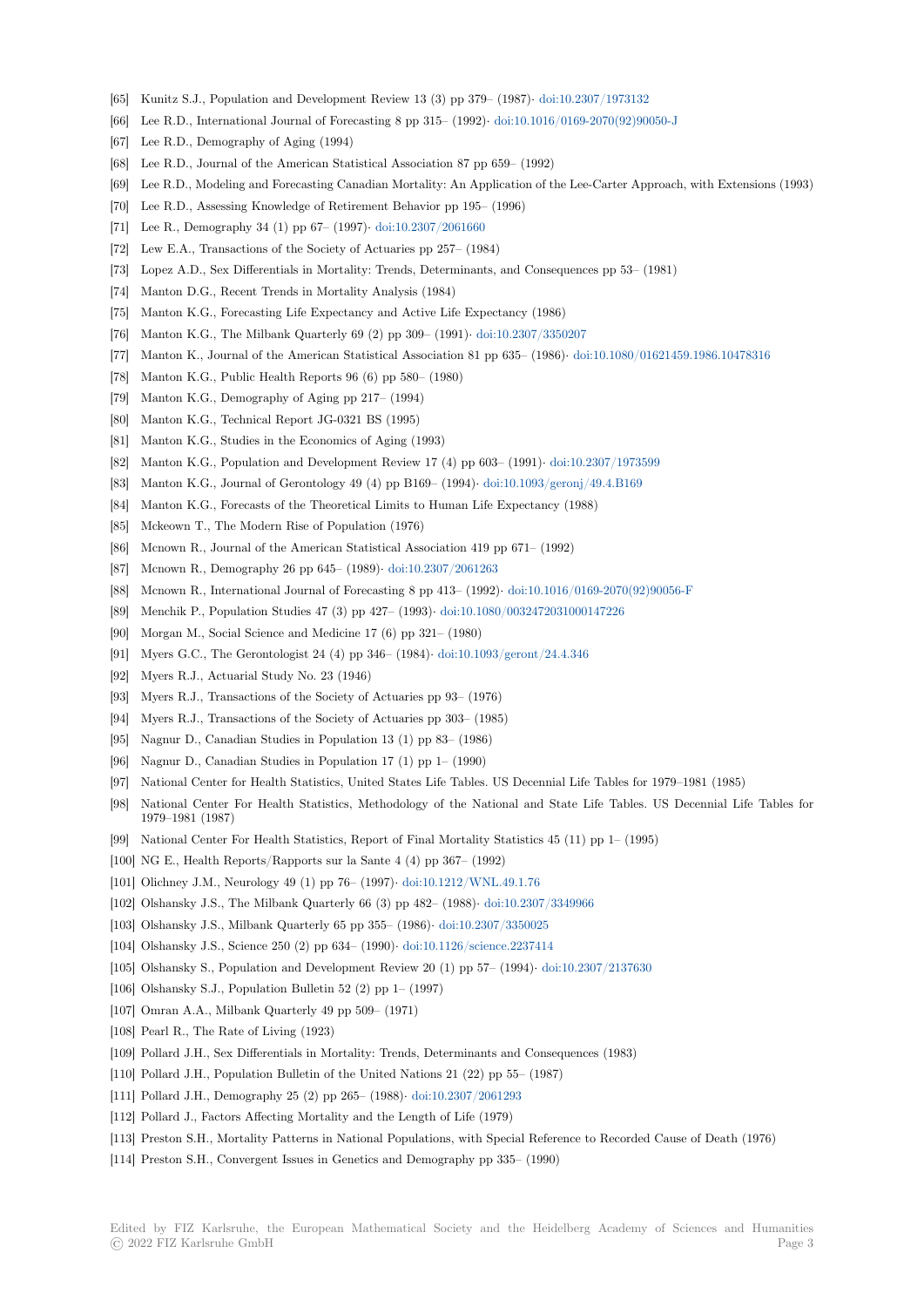- [115] Preston S.H., Forecasting The Health of Elderly Populations pp 51– (1991)
- [116] Preston S.H., Journal of Aging and Health 74 (4) pp 476– (1995)*·* doi:10.1177/089826439500700402
- [117] Preston S.H., Demography 33 (2) pp 193– (1996)*·* doi:10.2307/2061872
- [118] Preston S., Causes of Death: Life Tables for National Populations (1972)
- [119] Preston S.H., Demography of Aging pp 279– (1994)
- [120] Queen S., MetLife Statistical Bulletin 75 (2) pp 3[1– \(1994\)](https://dx.doi.org/10.2307/2061872)
- [121] Rogers A., Working paper 83–102 (1983)
- [122] Rogers A., Gerontologist 30 (5) pp 640– (1990)*·* doi:10.1093/geront/30.5.640
- [123] Rogers A., Public Health Reports 104 (3) pp 222– (1989)
- [124] Rogers R.G., Social Biology 34 (3) pp 234– (1987)
- [125] Rogers R., Journal of Aging and Health 1 (4) pp 19– (1992)*·* doi:10.1177/089826439200400102
- [126] Rogers R.G., Milbank Quarterly 65 (3) pp 370– [\(1990\)](https://dx.doi.org/10.1093/geront/30.5.640)
- [127] Rose M., Evolutionary Biology of Aging (1991)
- [128] Rosenwaike I., Demography 16 (2) pp 279– (1979)*·* doi:10.2307/2061143
- [129] Rosenwaike I., Demography 18 (2) pp 257– (1981)*·* doi:10.23[07/2061098](https://dx.doi.org/10.1177/089826439200400102)
- [130] Rosenwaike I., Demography 20 (4) pp 569– (1983)*·* doi:10.2307/2061120
- [131] Rothenberg R., Journal of Gerontology: Social Sciences 46 (2) pp s66– (1991)
- [132] Scriver C., Proceedings of the Royal Society 220 pp [273– \(1984\)](https://dx.doi.org/10.2307/2061143)*[·](https://dx.doi.org/10.2307/2061098)* doi:10.1098/rspb.1984.0001
- [133] Smith D.W., Human Longevity (1993)
- [134] Smith J.P., Race, Socioeconomic Status, and Healt[h in Late Life \(1995\)](https://dx.doi.org/10.2307/2061120)
- [135] Society of Actuaries, Transactions of the Society of Actuaries pp D428– (1967)
- [136] Society of Actuaries, Transactions of the Society of Actuaries pp [D895– \(1969\)](https://dx.doi.org/10.1098/rspb.1984.0001)
- [137] Society of Actuaries, Transactions of the Society of Actuaries pp 675– (1981)
- [138] Society of Actuaries Group Annuity Valuation Table Task Force, Transactions of the Society of Actuaries pp 865– (1995)
- [139] Spencer G., Current Population Reports pp 25– (1989)
- [140] Stoto M., American Journal of Public Health 81 pp 1456– (1991)*·* doi:10.2105/AJPH.81.11.1456
- [141] Stoto M.A., The American Statistician 42 (2) pp 103– (1988)
- [142] Sze M., Report of the 1994–1995 Advisory Council on Social Security: Reports of the Technical Panel on Assumptions and Methods; Technical Panel on Trends and Issues in Retirement Savings and Presentations to the Council pp 223– (1995)
- [143] Trovato F., Canadian Studies in Population 19 (2) pp 111– (1992)
- [144] Tsevat J., Circulation 83 pp 1194– (1991)*·* doi:10.1161/01.CIR.83.4.1194
- [145] Tuljapurkar S.D., Nature 387 pp 760– (1977)*·* doi:10.1038/42818
- [146] Tuljapurkar S.D., Biodemography of Aging (1997)
- [147] United Nations, Demographic Yearbook pp 29– (1992)
- [148] U.S. Bureau of the Census, Current Popul[ation Reports, Series P-25 \(19](https://dx.doi.org/10.1161/01.CIR.83.4.1194)89)
- [149] U.S. Department of Commerce, Statistical Ab[stract of the United](https://dx.doi.org/10.1038/42818) States 1996, 116. ed. (1996)
- [150] U.S. Social Security Administration, Actuarial Study No. 107 (1992)
- [151] U.S. Social Security Administration, Actuarial Study No. 110 (1996)
- [152] Vallin J., The Decline of Mortality in Europe pp 38– (1991)
- [153] Vallin J., Adult Mortality in Developed Countries: From Description to Explanation pp 179– (1995)
- [154] Vaupel J.W., Population Studies 40 pp 147– (1986)*·* doi:10.1080/0032472031000141896
- [155] Vaupel J.W., Science 266 (5186) pp 826– (1994)*·* doi:10.1126/science.7973641
- [156] Vaupel J.W., The Future Population of the World (1994)
- [157] Vaupel J., Demography 16 pp 439– (1979)*·* doi:10.2307/2061224
- [158] Vaupel J., Sociological Methodology 1985 pp 179– ([1985\)](https://dx.doi.org/10.1080/0032472031000141896)
- [159] Vaupel J.W., Mathematical Population Studies1 [\(1\) pp 21– \(1988\)](https://dx.doi.org/10.1126/science.7973641) *·* Zbl 0900.92123 *·* doi:10.1080/08898488809525259
- [160] Verbrugge L.M., Aging And Health: Linking Research and Public Health Policy pp 24– (1989)
- [161] Verbrugge L.M., Annual Review of Public [Health 10 pp 333– \(19](https://dx.doi.org/10.2307/2061224)89)*·* doi:10.1146/annurev.pu.10.050189.002001
- [162] Wachter K., Biodemography of Aging (1997)
- [163] Waldron I., Sex Differentials in Mortality: Trends, Determinants, and [Consequences p](https://zbmath.org/0900.92123)[p 141– \(1981\)](https://dx.doi.org/10.1080/08898488809525259)
- [164] Waldron I., Science and Medicine 17 (6) pp 321– (1983)*·* doi:10.1016/[0277-9536\(83\)90234-4](https://dx.doi.org/10.1146/annurev.pu.10.050189.002001)